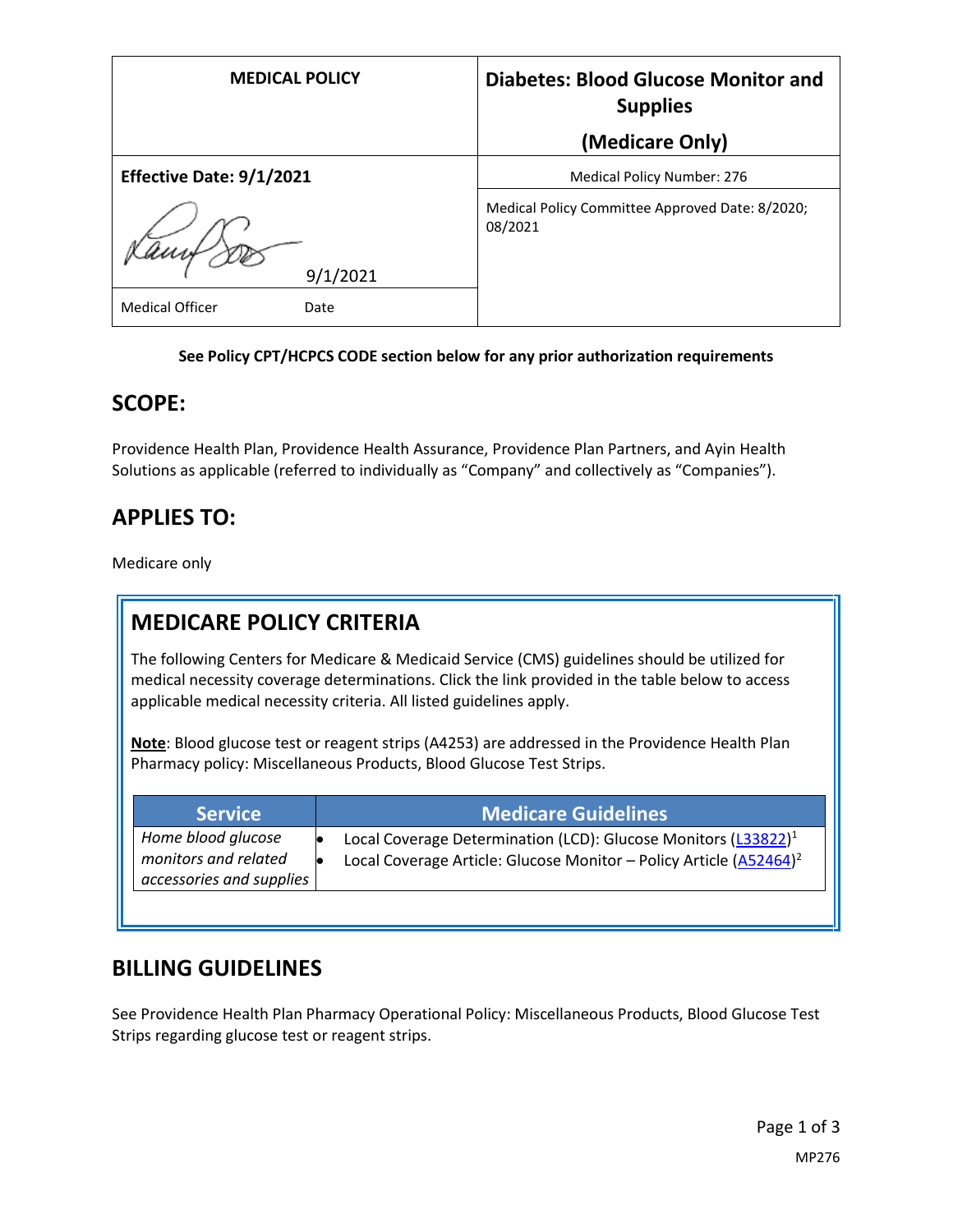## **(Medicare Only)**

# **CPT/HCPCS CODES**

| <b>Medicare Only</b>                   |                                                                                          |
|----------------------------------------|------------------------------------------------------------------------------------------|
| <b>No Prior Authorization Required</b> |                                                                                          |
| <b>Blood Glucose Monitors:</b>         |                                                                                          |
| E0607                                  | Home blood glucose monitor                                                               |
| E2100                                  | Blood glucose monitor with integrated voice synthesizer                                  |
| E2101                                  | Blood glucose monitor with integrated lancing/blood sample                               |
| <b>Glucose Supplies</b>                |                                                                                          |
| A4206                                  | Syringe with needle, sterile, 1 cc or less, each                                         |
| A4215                                  | Needle, sterile, any size, each                                                          |
| A4233                                  | Replacement battery, alkaline (other than j cell), for use with medically necessary home |
|                                        | blood glucose monitor owned by patient, each                                             |
| A4234                                  | Replacement battery, alkaline, j cell, for use with medically necessary home blood       |
|                                        | glucose monitor owned by patient, each                                                   |
| A4235                                  | Replacement battery, lithium, for use with medically necessary home blood glucose        |
|                                        | monitor owned by patient, each                                                           |
| A4236                                  | Replacement battery, silver oxide, for use with medically necessary home blood glucose   |
|                                        | monitor owned by patient, each                                                           |
| A4255                                  | Platforms for home blood glucose monitor, 50 per box                                     |
| A4258                                  | Spring-powered device for lancet, each                                                   |
| A4259                                  | Lancets, per box of 100                                                                  |
| S8490                                  | Insulin syringes (100 syringes, any size)                                                |
| <b>Not Covered</b>                     |                                                                                          |
| <b>Glucose Supplies</b>                |                                                                                          |
| A4244                                  | Alcohol or peroxide, per pint                                                            |
| A4245                                  | Alcohol wipes, per box                                                                   |
| A4246                                  | Betadine or phisohex solution, per pint                                                  |
| A4247                                  | Betadine or iodine swabs/wipes, per box                                                  |
| A4250                                  | Urine test or reagent strips or tablets (100 tablets or strips)                          |
| A4257                                  | Replacement lens shield cartridge for use with laser skin piercing device, each          |
| A9270                                  | Non-covered item or service                                                              |
| A9275                                  | Home glucose disposable monitor, includes test strips                                    |
| E0620                                  | Skin piercing device for collection of capillary blood, laser, each                      |

## **INSTRUCTIONS FOR USE**

Company Medical Policies serve as guidance for the administration of plan benefits. Medical policies do not constitute medical advice nor a guarantee of coverage. Company Medical Policies are reviewed annually and are based upon published, peer-reviewed scientific evidence and evidence-based clinical